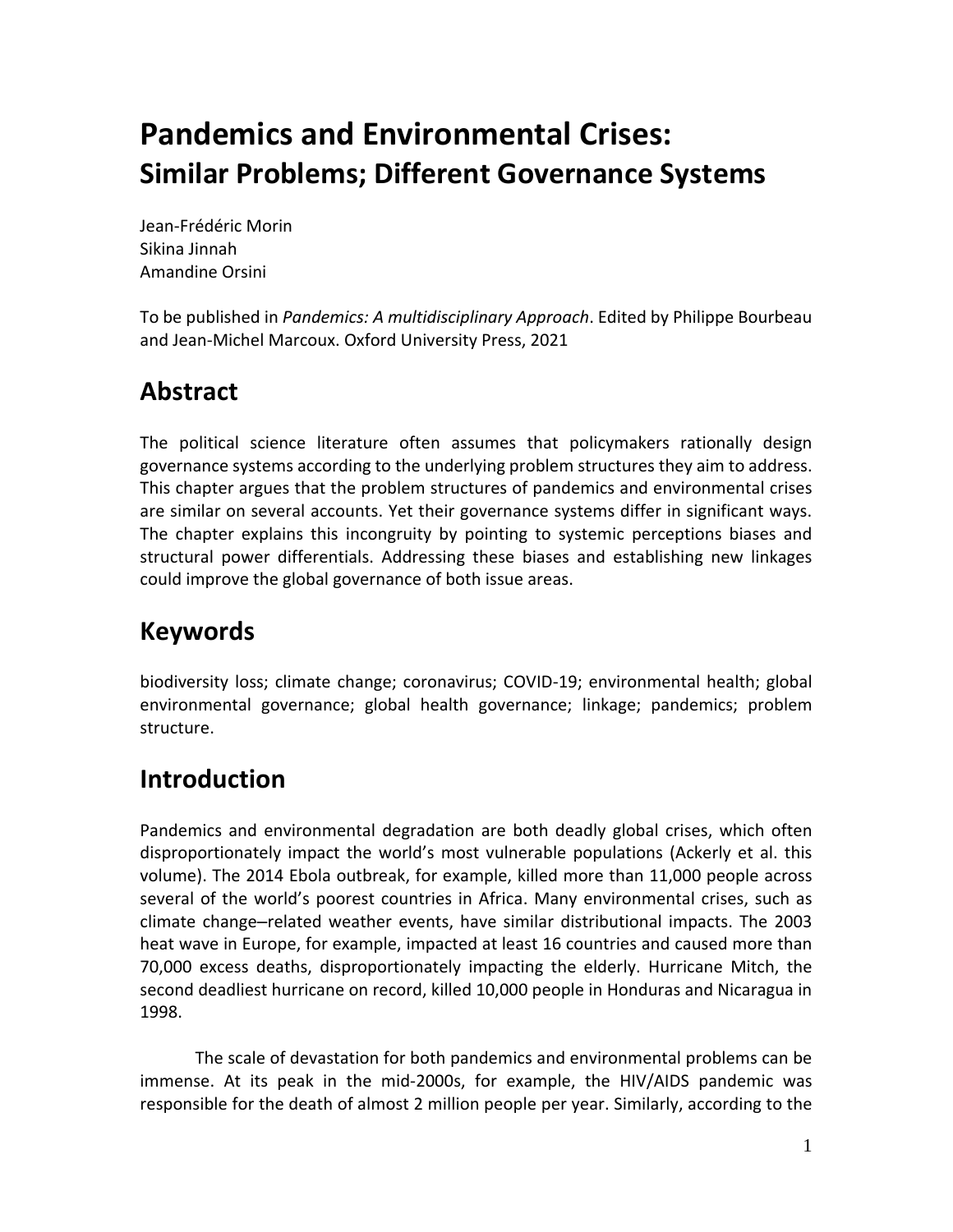World Health Organization (WHO), known avoidable environmental risks, such as air pollution, cause 13 million deaths each year (WHO 2019a: 2).

This chapter compares pandemics and environmental crises on two dimensions: their underlying problem structures and governance systems. Several political scientists assume that policymakers design governance systems to fit with the characteristics of the specific problems they try to address (Koremenos et al. 2001, Koremenos 2016). For example, studies have found that states favored the WHO's high-level design because it simultaneously protected global health while not interfering too deeply in states' sovereign control of health policy and decision making (Ip 2020; Benvenisti 2020). Other studies have shown that the nature of the problems raised by environmental degradation influencesthe design of international environmental agreements(Mitchell 2006; Mitchell and Keibach 2001). One conjecture resulting from this line of thinking is that states will prefer similar governance systems for different issue areas if they have similar problem structures, and different governance systems for problems with different problem stuctures (Mitchell 2006).

This chapter highlights how pandemics and environmental degradation present similar problem structures. Yet they have triggered very different policy responses, and their governance systems are also different. Moreover, even if pandemics and environmental degradation are similar types of problems, there is little attempt to coordinate policies that tackle the interrelated aspects of these issues. We explain these incongruities by power differentials and perception biases that lead to an underinvestment in environmental degradation compared to pandemics.

The chapter is divided into two parts. The first part illuminates the problem structures of pandemics and environmental degradation, including their similarities and interactions. The second part compares the existing approaches governing each of these issues and explains this variation. We conclude by discussing policy solutions to create positive synergies between the two issue areas.

## **1. Pandemics and environmental crises**

#### **1.1. Similar problem structures**

Pandemics and environmental degradation have similar problem structures, which might suggest similarities in governance responses. This section focuses on five key similarities: global interdependence, exponential dynamics, disproportionate impacts, scientific uncertainty, and their relationship to economic liberalization. These characteristics are not exclusive to pandemics and environmental crises; the problem structures of several other global issues share one or two of these features, but few share all five.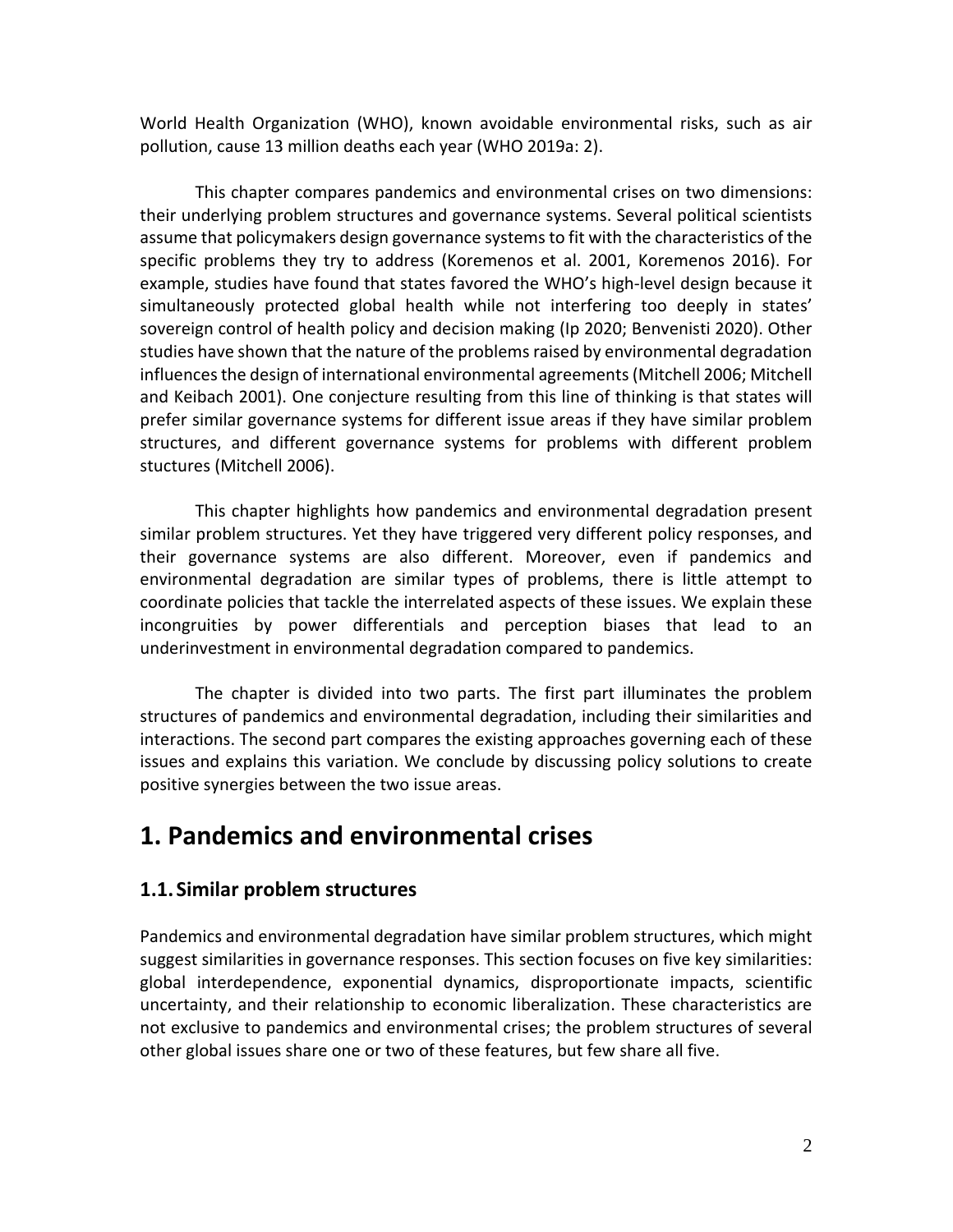First, both problems are characterized by a high degree of global interdependence. The health of a population and the quality of its environment are both dependent on the health and environmental conditions of other populations. This is because governments cannot stop viruses and pollution from crossing borders. In this context of interdependence, government actions to protect a population in one country may benefit other countries. Conversely, a government's failure to address health or environmental problems may be detrimental to other countries. Implementing health and environmental measures can be expensive, which means that governments may be tempted to "free ride," letting other states foot the bill. Governments rarely have to pay for the consequences that their policies have on foreign countries. The full costs of an infectious disease outbreak or deforestation of the Amazon, for example, are not borne by the responsible parties. Rather, these costs are distributed globally through, for example, loss of human and non-human life. Individualistic state behaviour can exacerbate these impacts and occurs particularly when there is a shortage of scarce resources—for example, when a government restricts exports of valuable pharmaceutical products during a pandemic to safeguard its own stock, or when a state siphons excess water from a transboundary river for its own use. This type of behaviour may serve individual states in the short term, but it leads to suboptimal outcomes at the global level: It results in unfair and inefficient resource distribution (Morin, Orsini, and Jinnah 2020).

A second key feature of pandemics and environmental degradation is their exponential dynamics. They are both non-linear problems, which amplify at an increasing rate over time. For example, if each infected person transmits a virus to two individuals every day, the infected population goes from 1 to 81 individuals in just five days and then jumps to 19,683 individuals five days later. Similarly, the biosphere is characterized by various feedback loops that accelerate the speed of climate change. For example, if the temperature rises sufficiently to melt the permafrost, this would release huge quantities of methane, a powerful greenhouse gas, into the atmosphere, and it would amplify climate change significantly. As a result, epidemiologists and earth scientists alike are trying to identify the thresholds beyond which a crisis spirals out of control. For a pandemic, this tipping point is based on the capacity of the healthcare infrastructure to treat infected patients. For climate change, it is estimated that an increase of 2 degrees Celsius would create large-scale environmental discontinuities (IPCC 2018). Therefore, the governance challenge for both issues is to implement measures to flatten the exponential curve (of infected people or carbon dioxide in the atmosphere). The idea of an exponential curve putting human populations at risk has been well understood since Thomas Malthus' work in the eighteenth century. However, studies have found that the human mind has difficulty grasping its explosive nature. Exponential dynamics are consistently underestimated as a result (Wagenaar and Sagaria 1975; Kunreuther and Slovic 2020).

Another common feature of pandemics and environmental problems is that historically marginalized populations are disproportionally impacted (Venkatapuram 2011; Anand 2017; Mascarenhas 2020). When a crisis occurs, the most vulnerable groups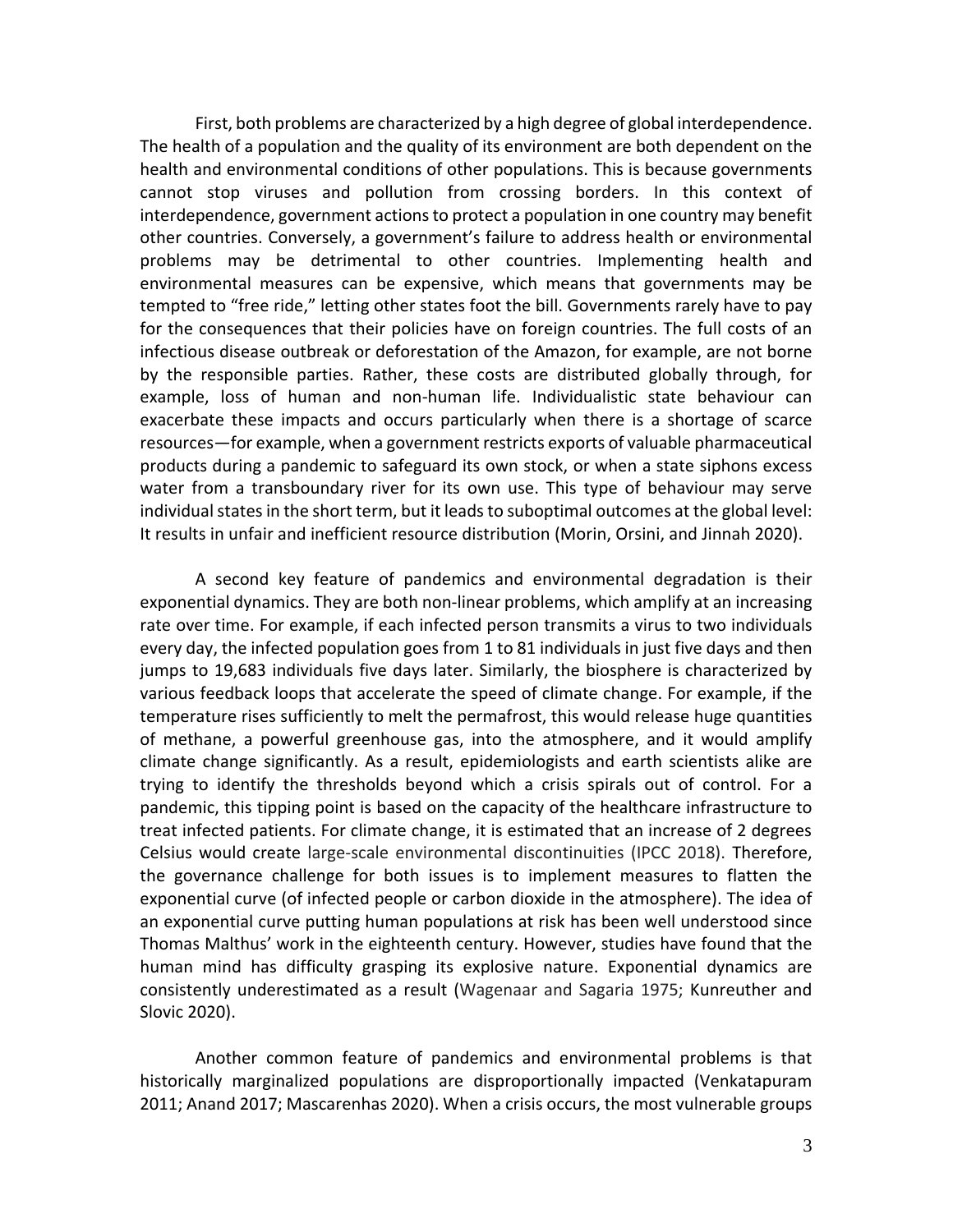often include lower socioeconomic classes, ethnic minorities, and women. This occurs both within and between countries. Within countries, for example, Indigenous groups and Black communities in the United States have borne disproportionate impacts of ill health, pandemics, climate change, oil exploration, and toxics exposure (Bullard 2020; Clark et al. 2020; Pellow 2018; Quinn et al. 2011; Watt-Cloutier 2018; Whyte 2020; Yancy 2020). At the international level, least-developed countries and developing countries often lack the necessary resources to protect their populations or adapt to changing circumstances. The poorest people in the poorest countries in the world, for example, are expected to bear the brunt of climate impacts, such as fisheries depletion (Blasiak et al. 2017; Byers et al. 2018), and developing countries who are least responsible for global emissions are the most vulnerable to climate impacts (Althor, Watson, and Fuller 2016). Similarly, global health research is increasingly illuminating the social determinants of (ill) health, such as lower socioeconomic status and the impacts of pandemics (Donkin et al. 2018; Singu et al. 2020). Redistributive measures, in addition to mitigation and adaptation policies, are required to tackle the regressive effects of health and environmental crises. Yet redistributive measures are often politically contested, both domestically and internationally.

The problem structure of pandemics and environmental degradation is also characterized by a degree of scientific uncertainty. When a new crisis arises, scientists are often unsure about the causes, the consequences, and the most effective responses; we saw such a dynamic with the initial HIV/AIDS outbreak and the discovery of the ozone hole in the 1980s. Scientists work with incomplete information, contested assumptions, and unstable models during the initial stages of a crisis. They make progress incrementally. In this context, some groups advocate action to protect human health and the environment, as the precautionary principle suggests (Vogel 2012), despite limited scientific evidence. Political opponents of the precautionary principle typically start by denying that the problem exists and then minimize its importance. As scientific knowledge advances and the magnitude of the crisis can no longer be credibly denied, opposition groups typically argue that there is no effective solution or seek to place blame on others to avoid responsibility for (in)action. As diverse political actors make scientific claims, the boundary between science and politics becomes increasingly unstable and blurred. Ultimately, difficult policy decisions, such as imposing a three-month shelter-inplace order to avoid disease transmission, or cutting  $CO<sub>2</sub>$  emissions by 20 per cent by 2020 (a European Union target), are not simply based on science, they are also deeply political. They involve various ethical considerations that science alone cannot arbitrate (Ackerly et al. this volume).

One last similarity that health and environmental problems have is their tense and ambiguous relationship with economic liberalization. Globalization has created conditions that facilitate the diffusion of pandemics and accentuate environmental degradation. For this reason, several health and environmental groups are calling for policies, such as local supply chains, that run against the principles of economic liberalism. In contrast, certain industrial groups claim that health and environmental regulations are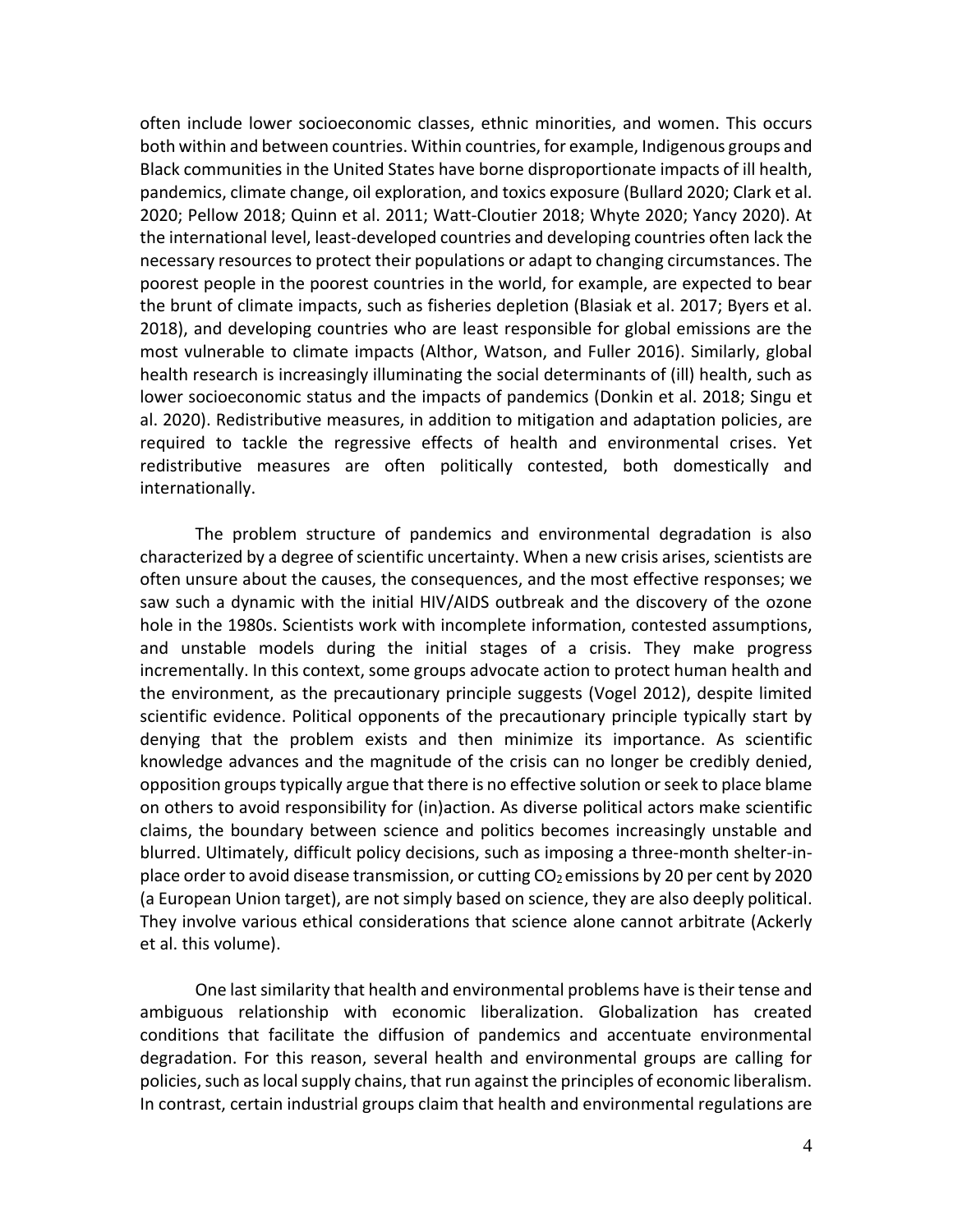unnecessary and expensive job-killing measures (Tienhaara 2014). At the international level, some of the most controversial trade disputes concern health or environmental measures. The disputes are arbitrated by the World Trade Organization (WTO) and include issues such as asbestos, genetically modified organisms, beef hormones, and fisheries (such as the tuna/dolphin and shrimp/turtle controversies). Interestingly, several health and environmental measures are covered under WTO law by the same exception, which refers to measures that are "necessary to protect human, animal or plant life or health" (GATT art. XX para. b). At the same time, globalization supports scientific innovation, essential for tackling both environmental and health crises. It also helps reduce the cost of key technologies, such as pharmaceutical products or solar panels (Lafond et al. 2018).

Given the five key similarities in their problem structure, one might expect that similar global governance systems would govern pandemics and environmental degradation (Onzivu 2016; Koremenos et al. 2001). However, as the next section discusses, pandemics and environmental degradation also interact, which further suggests that a shared governance response might be appropriate (Thomas 2001).

#### **1.2.The health consequences of environmental degradation**

Although health and environmental crises are often treated as separate problems, they are intricately linked in multiple and complex ways. Environmental health is the field of study that analyzes the health-related impacts of environmental problems (Negri 2019). It shows that environmental degradation increases the risks and consequences of disease, including pandemics.

In particular, biodiversity loss increases the likelihood of zoonotic diseases diseases caused by pathogens that "jump" from wildlife to humans. An estimated 75 per cent of new human pathogens originate from non-human animals (Jones et al. 2008; UNEP and International Livestock Research Institute 2020). Examples of zoonotic diseases include HIV/AIDS, SARS, Ebola, and COVID-19. They are increasingly frequent, which is largely because of the destruction of natural habitats (through urbanization or deforestation), which brings wildlife and humans into closer contact. Wildlife trade also contributes to the greater interaction between wildlife and humans (UNEP 2020b).

Climate change can exacerbate the development of vector-borne infectious diseases. With rising temperatures or higher rainfall, certain vector-borne diseases may spread to higher altitudes and different latitudes (IPCC 2018: 9). This can prolong transmission seasons in some endemic regions. Malaria, Zika virus, Lyme disease, and dengue fever are all zoonotic diseases that are on the rise in several areas. Climate hazards and reduced agricultural production because of climate change can also force people to live in crowded, unsanitary conditions or migrate, thus increasing the risks of contagion. Extreme weather events, such as flooding, heat waves, and tornadoes, put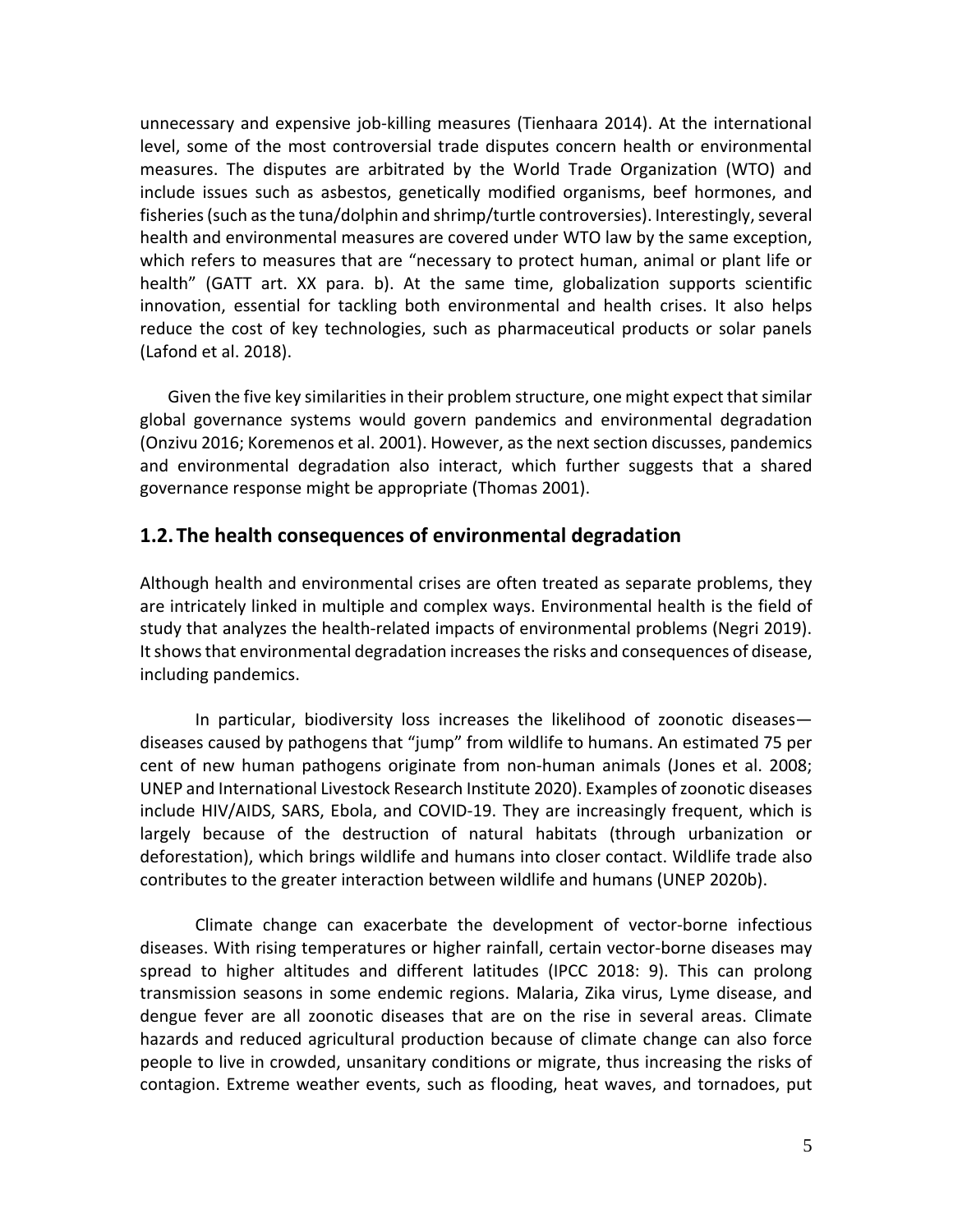exceptional pressure on hospitals and emergency services, limiting their capacity to respond to a pandemic (Phillips et al. 2020).

Air pollution is another risk multiplier. The WHO estimates that air pollution causes around 7 million preventable deaths per year (WHO 2019a). The emission of ground-level ozone, dioxins, mercury, benzene, particulate matter, and other pollutants can exacerbate respiratory diseases. During the SARS and COVID-19 outbreaks, for example, air pollution was linked to the higher rates of mortality among infected people (Cui et al. 2003; Fattorini and Regoli 2020). Although pollution may be temporarily reduced during a pandemic, a lifetime of breathing polluted air, both indoors and outdoors, can make people more susceptible to respiratory infections.

The lack of sufficient safe water can also exacerbate health risks during infectious disease outbreaks. Frequent handwashing, which requires a continuous supply of clean water, is one of the most important public health indications to limit contagion. Yet, according to the WHO, "more than half the world's population is still exposed to unsafely managed water, inadequate sanitation and poor hygiene" (WHO 2019a: 2). Pollution of water sources and destruction of natural habitats around river basins are partly responsible for these poor sanitary conditions. The WHO estimates that "more than 800,000 preventable deaths each year" result from the lack of sufficient safe water (WHO 2019a: 2). This figure may increase significantly in the event of a pandemic in populations where people do not have access to clean water to wash their hands and where sanitary facilities are shared by a large number of people.

Polluted cities with few green spaces and little access to nature can worsen mental health problems when new pandemics occur. New health risks generate uncertainty, social isolation, and financial losses, which are stressors that can contribute to distress and mental illness. During the spring of 2020, a higher proportion of the population suffered from anxiety and depressive disorders compared to the previous year (CDC 2020). In short, environmental degradation can create and exacerbate health hazards, which get worse during times of pandemics.

#### **1.3. The environmental impacts of pandemics**

Pandemics also have adverse consequences on the environment. In the early stages, their environmental impact might appear to be positive; for example, the economic slowdown they induce might reduce air and water pollution. In the first months of 2020, daily  $CO<sub>2</sub>$ emissions dropped significantly compared to the previous year. In some countries, emissions decreased by more than 25 per cent (Le Quéré et al. 2020). Newspapers reported that blue skies were visible once more in cities usually smothered by heavy smog, and wildlife was increasingly visible in areas suddenly devoid of economic activities (Rutz et al. 2020). Yet, as with other types of economic downturn, pandemics are followed by economic recovery and increased pollution levels (Kuzemko et al. 2020). Temporary reductions in pollution, even when they are significant as in the case of COVID-19, are too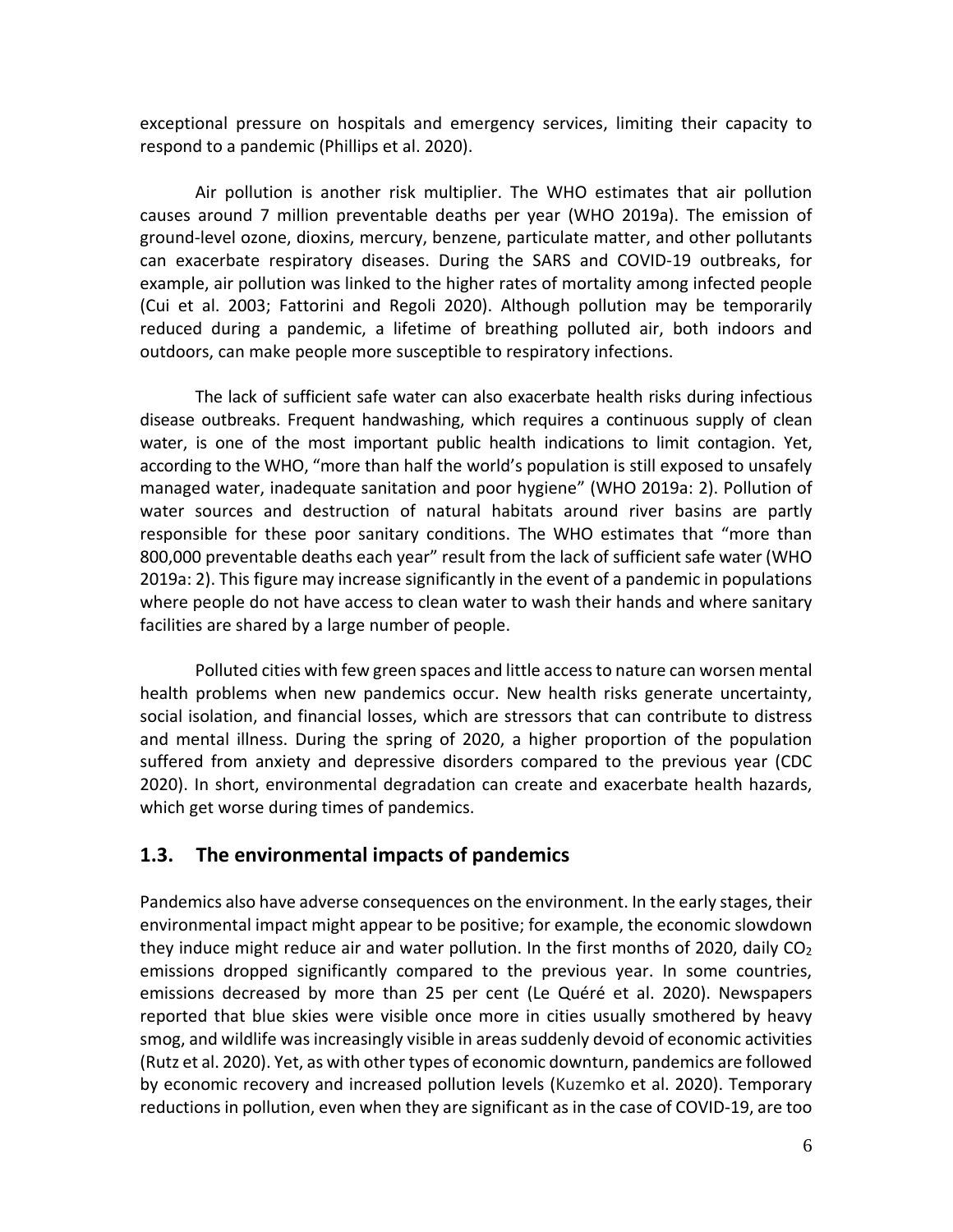short-lived to have a meaningful long-term environmental impact (Forster et al. 2020). The planet needs more than a few months to get its breath back.

Pandemics can exacerbate environmental degradation in many different ways. One of their immediate environmental consequences is linked to greater waste production, including medical products and protective equipment (masks, gloves, gowns, etc.). The United Nations Conference on Trade and Development estimates that global sales of disposable masks alone jumped from \$800 million in 2019 to \$166 billion in 2020 (UN 2020). A pandemic also leads to a resurgence of disposable single-use plastic products to reduce contagion, including bags, cups, and plates. Some waste is burned in the open, releasing toxins into the environment, and some ends up in the sea. Greater quantities of active pharmaceutical ingredients may be released into the environment via saturated sewage systems, further polluting ecosystems. This pollution reveals and exacerbates a host of environmental justice–related impacts associated with, for example, adequate protection for workers who manage such waste.

Pandemics can also have adverse effects on biodiversity. During COVID-19, several developing countries saw a major reduction in safari tourism and ecotourism, depriving parks and reserves of an important source of income for anti-poaching surveillance (UNEP 2020a). At the same time, the economic recession induced by COVID-19 may increase the incentives to hunt wild animals, thereby paradoxically also increasing exposure risk to zoonotic diseases. In some communities, hunting can provide necessary food or a source of income. Likewise, when tourism no longer provides income for local communities, farmers may be tempted to kill wild animals to protect their crops and livestock (Buckley 2020; Lindsey et al. 2020). Governments may see the overexploitation of natural resources, including forests and fish stocks, as a short-term solution to the major economic downturn created by a pandemic.

More broadly, a pandemic and the associated economic downturn can create political conditions that are favourable to more lax environmental regulations. Public opinion tends to be less enthusiastic about environmental measures in times of economic recession (Ratter, Phillip, and von Storch 2012). Short-term economic sacrifices for longterm environmental gains are difficult to accept when the economy is hit by a pandemic. As unemployment soars, more people are likely to perceive environmental regulations as an extravagant inhibitor of economic growth (Kenny 2018). During the Great Recession of 2007–09, surveys reported a decline in the level of concern for climate change (Kenny 2019; Brulle, Carmichael, and Jenkins 2012; Kahn and Kotchen 2011; Scruggs and Benegal 2012; Shum 2012). There is not a strong correlation between the magnitude of the economic downturn and the disinterest in environmental protection (Bakaki and Bernauer 2018; Andreas et al. 2017; Skovgaard 2014). However, recessions create favourable conditions so that political leaders opposed to environmental measures can make their voices heard and gain influence (Mildenberger and Leiserowitz 2017). As such, during the first months of COVID-19, several governments suspended the enforcement of their pollution regulations, relaxed environmental impact assessments for infrastructure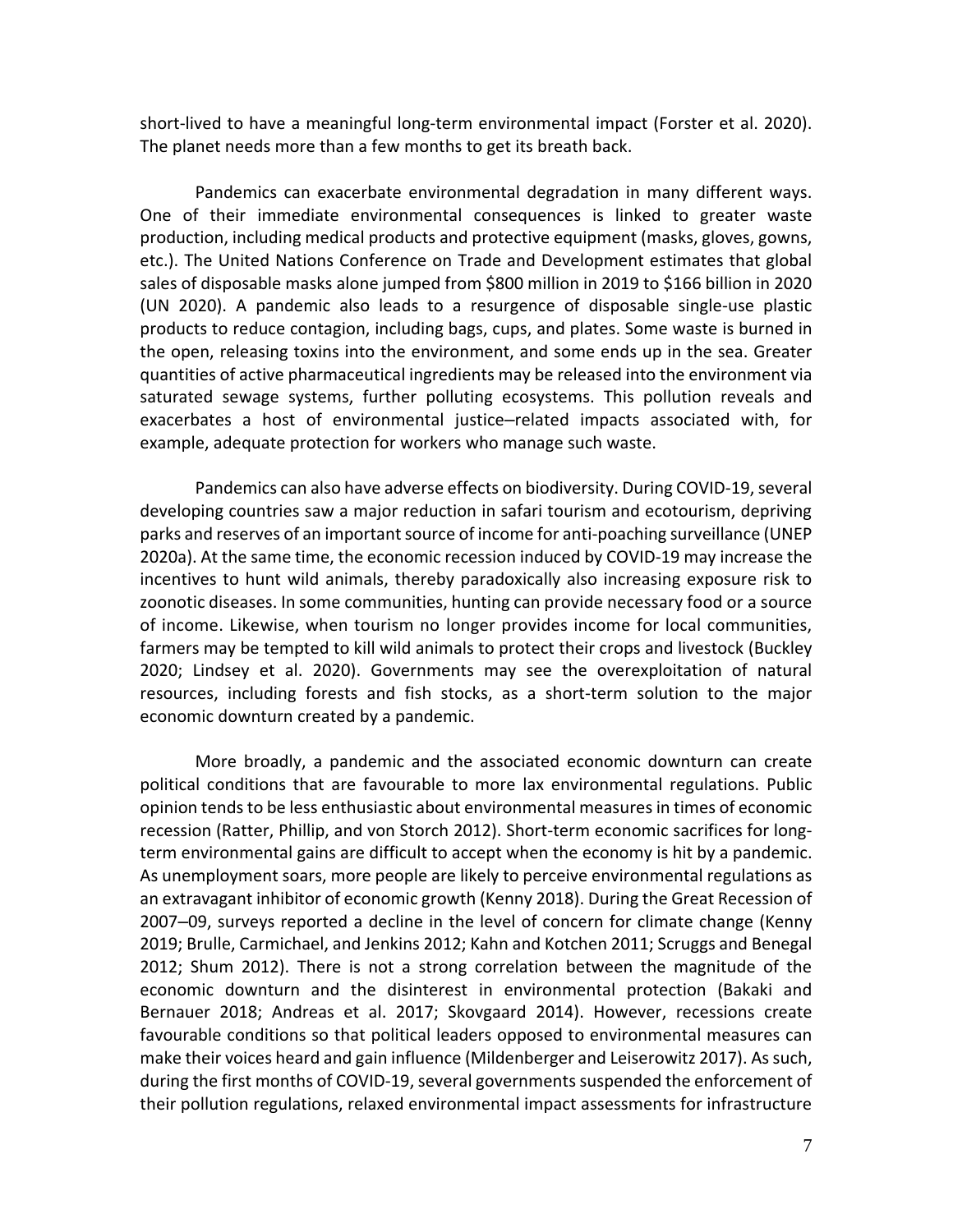projects, and postponed their investment in renewable energy. The need to create jobs fast, combined with a greater concentration of executive power (often a feature of public health emergencies) paves the way for those who profit from environmental degradation (Russel and Benson 2014).

In short, environmental crises and pandemics interact in ways that make both problems worse. Importantly, historically marginalized populations are disproportionately impacted by these crises because of a lack of capacity and resources to protect their communities (Ackerly et al. this volume). As much as pandemics and environmental crises exacerbate one another, social inequalities become further entrenched and more difficult to correct. That said, since health and environmental systems are closely interrelated, there is an opportunity for governments to design policy measures that have positive effects on both. For example, reducing air pollution, designing transportation systems that encourage active transport, providing access to family planning services, and encouraging people to eat less red meat can improve health and have a positive environmental impact (IPCC 2014; Quam et al. 2017; Schucht et al. 2015). Yet, as the next section discusses, few governments are striving to achieve these co-benefits.

## **2. Health and environmental governance**

#### **2.1. Contrasting reactions to health and environmental crises**

Despite similar problem structures, the global governance systems for health and environmental issues are remarkably different. They both have strengths, weaknesses, room for improvement, and more alignment to maximize synergies (see Davies this volume for the challenge of global health governance). Of the two, the global health governance system appears better equipped to face global crises.

Very few governance initiatives have succeeded in solving global environmental problems. In most cases, actions are geared to limiting the pace of degradation instead of stopping it or restoring the environment. Overall, public policies related to climate change and biodiversity loss are inadequate to tackle these crises of immense magnitude. In contrast, some health responses to viral epidemics have been effective. While deaths are not always avoided, efficient treatments and preventive measures have been developed. Notably, smallpox was eradicated in 1980, and polio has almost been eradicated worldwide. These are two of the most remarkable achievements of global health governance.

A key asset of the global health governance system in addressing global crises is its higher degree of centralization, relative to the global environmental governance system (Fazal 2020). Centralization is a key asset when it comes to dealing with global crises. Health governance coalesces around the WHO, in Geneva, whereas environmental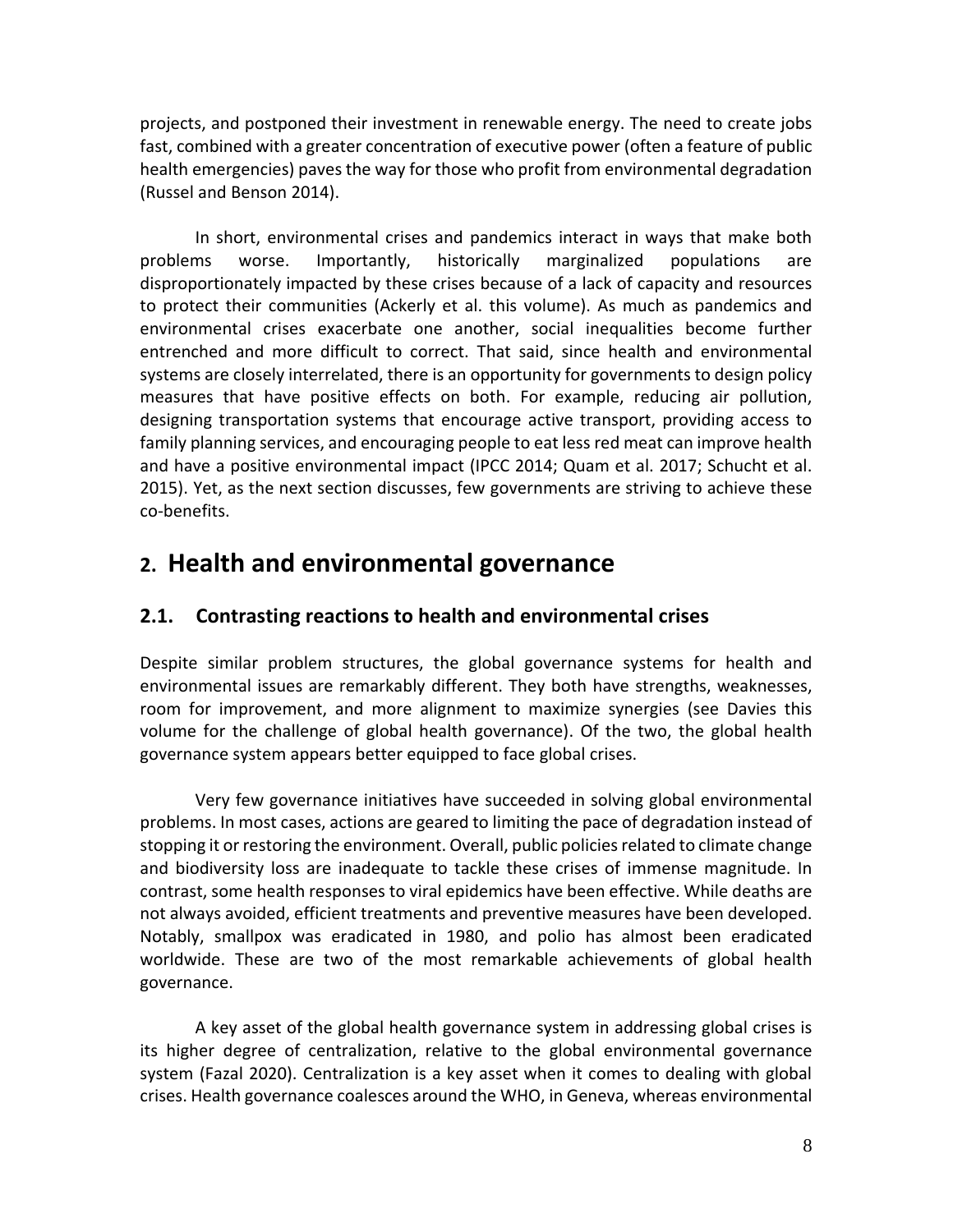governance is notoriously fragmented into myriad institutions around the world (Biermann et al. 2009). The United Nations Environment Programme (UNEP) in Nairobi does not enjoy the same degree of political clout and autonomy as the WHO, as evidenced most basically by its designation as a "program," not an organization within the UN system. It also faces intense competition from several other intergovernmental organizations and programs under the UN umbrella. While fragmentation and competition can make a governance system more innovative and adaptive in the long run, centralization and autonomy can facilitate effective decision making in times of crisis (Biermann and Kim 2020).

Related to the issue of centralization, the most active global health organizations have more resources than their environmental counterparts. For example, the WHO's annual budget is around US\$2.5 billion per year (WHO 2019c). In contrast, the UNEP has an annual budget less than a fifth of that amount (UNEP 2018). This disparity is also manifest in the resources available to key foundations and non-governmental organizations (NGOs) in both fields. The Bill & Melinda Gates Foundation, a leading actor in global health, spends around US\$5 billion every year (Gates Foundation 2020). In contrast, Greenpeace International, a major environmental NGO, has a budget of less than a twentieth of that amount (Greenpeace 2019).

The COVID-19 pandemic revealed that public health policies can be implemented promptly, even when they are expensive. Governments around the world (with some notable exceptions) implemented emergency measures to protect public health. This disrupted economic activities and limited individual freedom. No government has ever implemented such drastic measures to reduce greenhouse gas emissions or curb environmental pollution. Yet environmental crises will ultimately be responsible for far more deaths than COVID-19 (WHO 2019a: 2).

Political systems across the globe were much more responsive to COVID-19 than they ever have been for an environmental crisis. Journalists reported daily statistics for COVID-19 infections and victims, while the death toll associated with environmental degradation rarely hits the headlines. Some government leaders, who previously questioned the validity of climate science to avoid action or claimed that economic development should come before environmental protection, gave press conferences during COVID-19 announcing major restrictions on economic activities in the name of health imperatives. Even government leaders who initially underestimated the gravity of the pandemic gradually became more supportive of basic public health measures. Several political leaders wanting to be seen as public health champions used the opportunity to boost their popular support. In some countries, opposing health measures became politically toxic. Even industries severely hit by COVID-19, such as airline companies, did not organize opposition to public health measures, unlike the oil and gas industries, which have opposed measures to tackle climate change for decades. COVID-19 demonstrated that governments can act decisively, with little political opposition and strong public support, when confronted with a major crisis. We saw similar trends with the 2003 and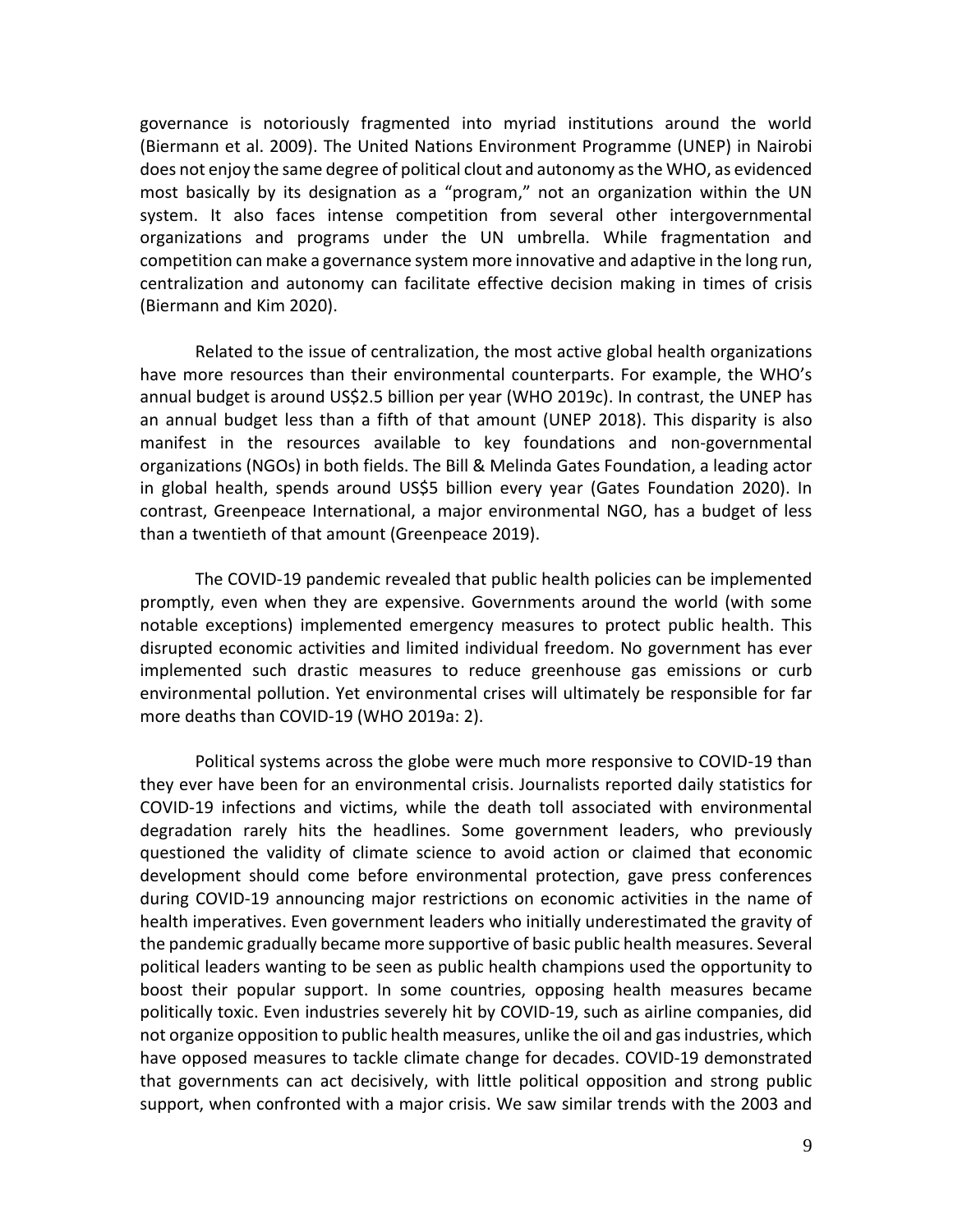2014 outbreaks of SARS and Ebola (respectively). Yet these same governments have failed to do so on the same scale for climate change, biodiversity loss, or ocean pollution.

Clearly, global health responses have not always been as reactive as they were during the COVID-19 crisis. HIV/AIDS responses were initially slow (Sell and Prakash 2004), and Ebola has long remained a neglected disease (Nunes 2016). Further, as the COVID-19 case demonstrates, when some states fail to act the crisis can be prolonged unnecessarily. The governance of pandemics also suffers, like global environmental governance does, from an imbalance between prevention and treatment (Dauvergne 2005). Governments tend to favour short-term solutions to health and environmental crises, despite the fact that investment in prevention pays off in the long run. Nevertheless, the governance responsesto health crises appear to be more decisive than the response to environmental crises.

#### **2.2. Explaining variations in policy responses**

At least three factors can explain this discrepancy in policy responses to environmental and health crises: income distribution and political influence, perceived urgency, and the presence of identifiable victims.

The first relates to income distribution and the political influence of the people impacted. Pandemics and environmental degradation disproportionally affect the most vulnerable populations. However, pandemics like COVID-19 and HIV/AIDS are more directly life threatening to rich and powerful individuals than are climate change or biodiversity loss. In the first few months of 2020, the COVID-19 pandemic was particularly prevalent in high-income countries, at least according to official records. The contagion was acute in highly connected global cities, such as New York and London, which are home to many of the transnational elite. Even government leaders and royalty were diagnosed with COVID-19 during the spring of 2020, including the British prime minister and the Prince of Wales. In contrast, rich and powerful individuals may have the impression that environmental degradation does not directly threaten their lives. When leaders (mis)perceive a crisis as a problem that affects foreign countries, they are unlikely to implement expensive preventive measures. In several high-income countries, the response of policymakers to climate change is biased by a spatial overoptimism (Gifford et al. 2009). This type of optimism bias only lasted a few weeks during the COVID-19 pandemic, when it was limited to Asia in January 2020. However, climate change is still perceived as a problem that affects geographically or socioeconomically distant populations.

Another key factor is the degree of perceived urgency related to a public policy problem. Environmental degradation is often (mis)perceived as a crisis to come that will affect future generations, not an immediate crisis. The sudden SARS and COVID-19 crises called for immediate short-term reactions. For COVID-19, in February and March of 2020 several political leaders actually announced that public health measures would probably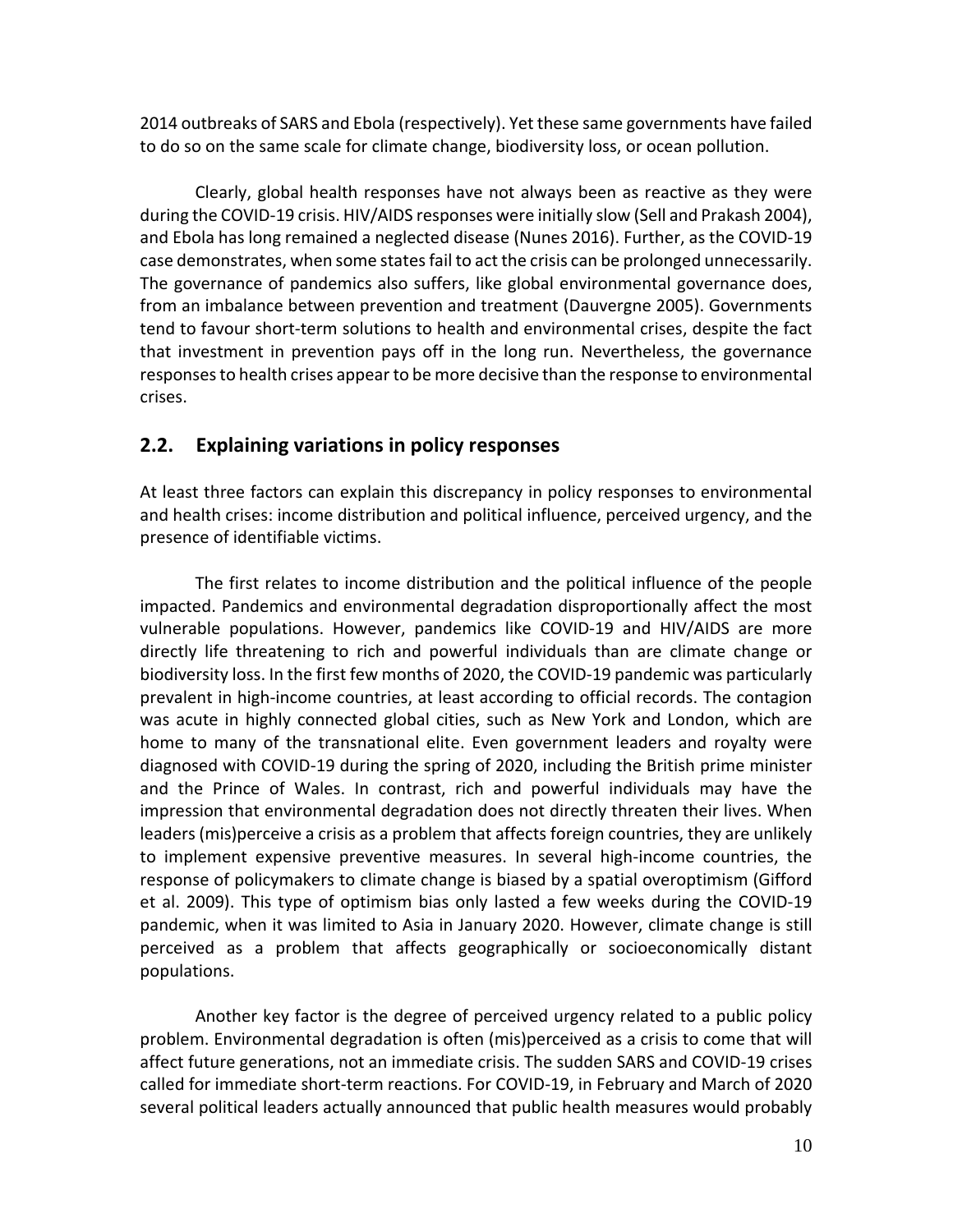only last for a few weeks. In contrast, climate action advocates have been calling for reduced greenhouse gas emissions for decades. Moreover, the effects of climate change will slowly unfold over decades, even after drastic cuts in greenhouse gas emissions. This reduces the perceived urgency to act. It allows for psychological adjustments to a new normal and suggests that we might have time to find solutions before it is too late. The climate crisis requires immediate and drastic action if we are to avoid catastrophic scenarios, but it is rarely perceived as an urgent crisis. Mark Carney, the head of the Bank of England, describes this short-term bias as the "tragedy of the horizon" (BBC 2019).

Finally, a crucial variable that explains differences in policy response is the presence of identifiable victims. In a pandemic, viral infections can be connected to specific contagious contacts. Several people diagnosed with COVID-19 know when, where, and by whom they were infected. There are "identifiable victims" in the sense that their disease can be causally linked to the pandemic. On the contrary, it is not possible to identify the victims that will fall prey to a specific source of greenhouse gas emissions. Viral infections have direct and traceable effects, whereas the consequences of greenhouse gas emissions are diffuse. It is not even possible to assert with certainty that a specific weather event was caused by a high level of greenhouse gases in the atmosphere. Climate change has probabilistic effects and only causes so-called "statistical victims." The WHO estimates that climate change will cause 250,000 additional deaths per year on average between 2030 and 2050 (WHO 2018). However, none of these victims will have "climate change" listed as the cause of death on their death certificate. The diffuse effect of climate change reduces the collective motivation to take decisive action (Marx et al. 2007). On the contrary, the direct consequences of a pandemic like COVID-19 trigger an immediate response.

#### 2.3. **Strengthening the health/environment linkage**

Several international institutions have already linked human health and environmental protection. The vast majority of global environmental governance is fundamentally anthropocentric—that is, the primary motivations for protecting the environment are explicitly related to the well-being of humans, including human health. The 1992 Rio Declaration on Environment and Development, one of the pillars of global environmental governance, was revealing. Its first principle states that "Human beings … are entitled to a *healthy* and productive life in harmony with nature" (UN 1992, emphasis added).

Human health has motivated the conclusion of several environmental agreements, including the following: the 1987 Montreal Protocol on the ozone layer, the 1992 Basel Convention on hazardous wastes, the 2004 Stockholm Convention on Persistent Organic Pollutants, and the 2013 Minamata Convention on Mercury. The Paris Agreement on climate change argues that greenhouse gas reductions are justified on human health grounds. It also includes a provision stipulating that when states act to address climate change, they should "respect, promote and consider their respective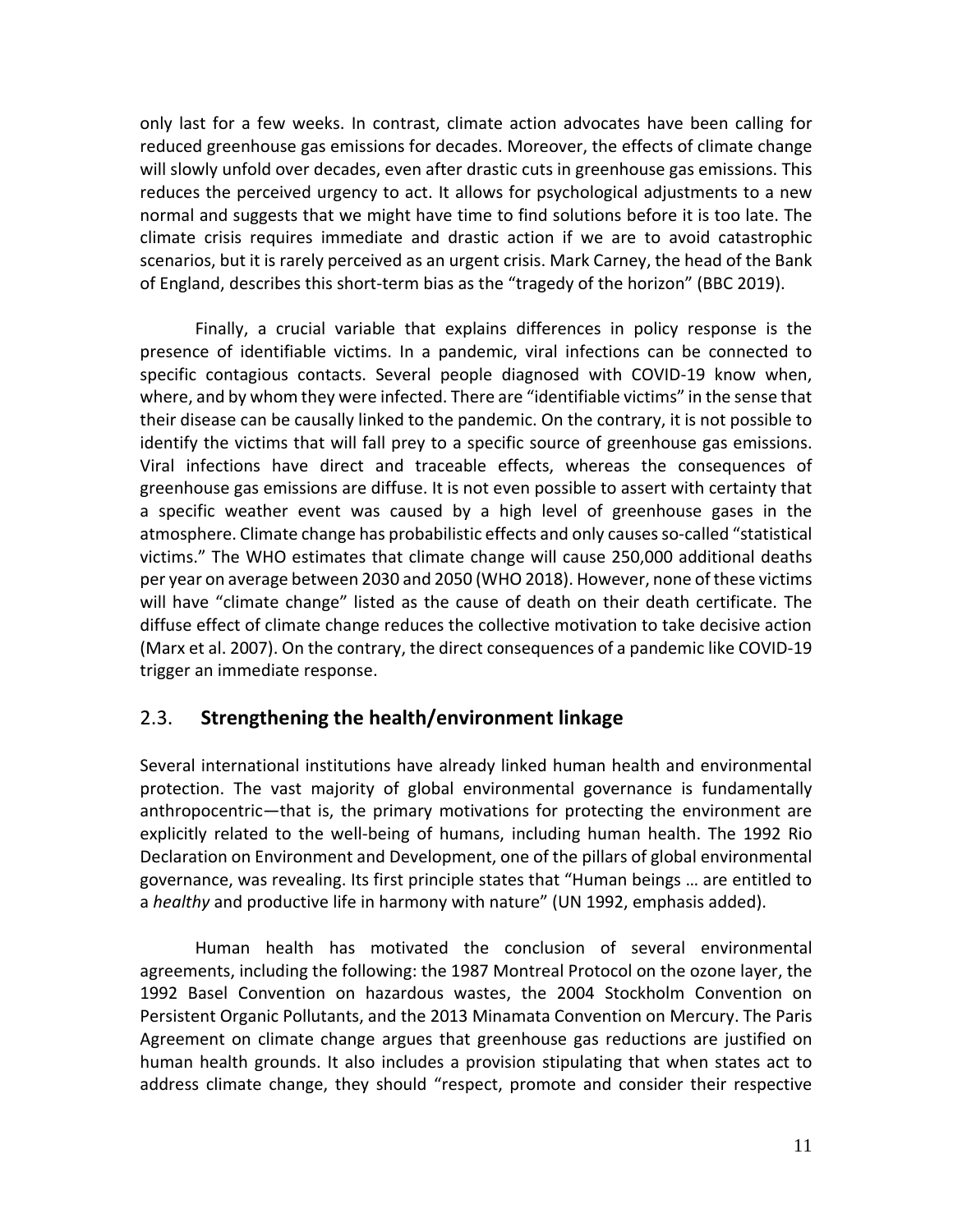obligations on the right to health" (UN 2015 preamble). Morin and Blouin (2019) have identified a total of 338 environmental treaties that refer explicitly to human health.

Intergovernmental organizations devoted to environmental protection and human health are already cooperating. As early as 2002, the WHO and UNEP launched the Health and Environment Linkages Initiative to support actions in developing countries to reduce environmental threats to health. Since 2000, the WHO has partnered with UNEP and the World Meteorological Organization to raise awareness about the health impacts of climate change. In 2010, the secretariat of the Convention on Biological Diversity reinforced its cooperation with the WHO in the framework of a joint work program to produce and diffuse scientific knowledge on health and biodiversity. The WHO, the World Organization for Animal Health, and the UN Food and Agriculture Organization created an early warning system for animal diseases and zoonoses. These are just a few of the existing institutional linkages between intergovernmental organizations that create synergies between human health and environmental protection.

Some transnational civil society organizations are also actively promoting synergies between health and the environment, for example, the EcoHealth Alliance and the Healthy Environments for Children Alliance. Several of these groups meet annually at the Global Climate and Health Summits, which are organized in parallel to the Conference of the Parties to the UN Framework Convention on Climate Change. These groups combine public health and environmental concerns to form broad coalitions to coordinate convincing advocacy narratives for policy action (Mayer 2009).

Several international institutions and actors are promoting new paradigms to reinforce the synergies between health and environmental policies. In recent decades, the concepts of "sustainable development" and "green growth" have brought together broad coalitions that have developed global policy actions geared toward the joint objectives of economic development and environmental protection (Morin et al. 2020). After COVID-19, concepts that connect human health to environmental protection are likely to gain prominence in global debates. Possible candidates include "one health" and "planetary health." These two concepts are already being promoted by organizations such as the Wildlife Conservation Society, the Rockefeller Foundation, and the International Development Research Centre. While the two concepts differ, they stress the interdependence between human health, the health of other animals, and healthy ecosystems. They also call for a holistic and interdisciplinary understanding of health.

Despite this, the governance of human health and environmental protection is not fully integrated and several potential synergies are not exploited. According to the WHO, in 2019 half of its member-states did not have a strategy to tackle the twin issues of public health and climate change, and several countries that did have a strategy failed to implement it (WHO 2019b). This suggests that environmental and health policymaking remains largely siloed.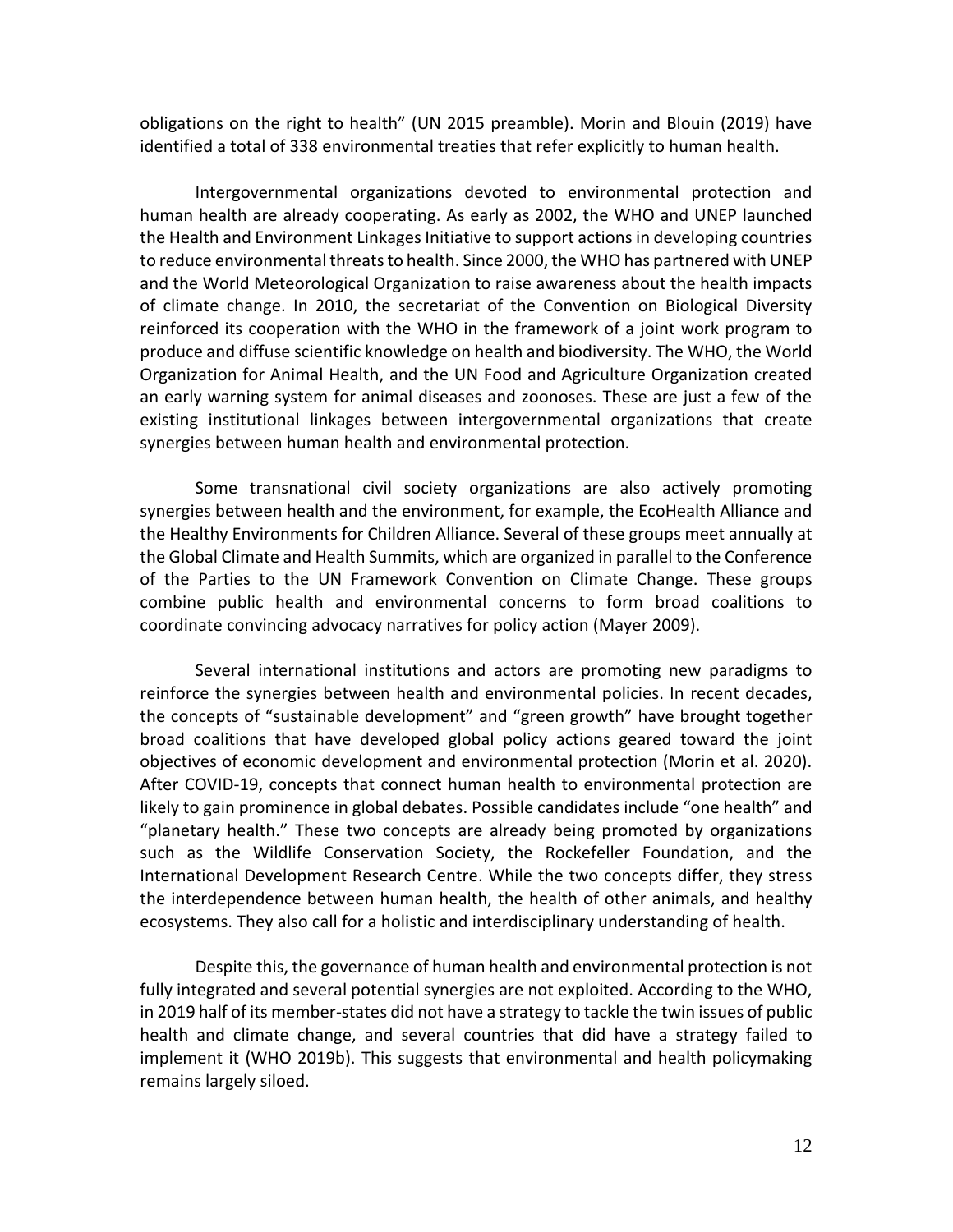The social and economic disruption caused by the COVID-19 pandemic provides an opportunity to engage in recovery plans that address environmental protection like never before. Public measures could have a multiplier effect on the economy, by providing jobs and income to economic victims of COVID-19 while at the same time accelerating the transition toward a greener economy. For example, public money could be invested in renewable energy infrastructure, public transportation systems, modernizing the electric grid, or renovating buildings for energy efficiency. These investments would create jobs and significantly reduce greenhouse gas emissions (Hepburn et al. 2020; IRENA 2020). In addition, public support to industries that were heavily impacted by COVID-19 could be conditional on new environmental requirements. The significant reduction in oil prices makes 2020 a good time to introduce carbon taxes and eliminate consumption subsidies for fossil fuels. Although COVID-19 has had tragic consequences, it has also pushed governments to design recovery plans, which open up new opportunities for environmental protection (Kuzemko et al. 2020; McNamara and Newman 2020; OECD 2020).

Nonetheless, governments around the world might be more inclined to focus their recovery plans solely on economic growth because of pressure to boost the economy. The 2008 economic crisis revealed that not all political leaders are interested in creating synergies between economic development and environmental transition. It also suggested that the window of opportunity for large-scale initiatives is short-lived. After the 2008 economic crisis, new equilibriums emerged, and political groups jointly opposed reforms (Geels 2013). Post-COVID-19 recovery plans might provide a rare opportunity to boost the environmental transition.

## **Conclusion**

Despite similarities and interactions between health and environmental crises, very different policy responses have emerged to tackle them. Governments have adopted drastic policy changes and agreed to massive public investments to address pandemics such as COVID-19, while similar measures appear out of reach for environmental problems like climate change. Moreover, few synergies exist between policy responses to health and environmental issues.

The relative success of global health governance, as indicated by, for example, the swift government response to COVID-19 in many countries, offers lessons for global environmental governance. In particular, environmental governance could be more effective if it (1) framed environmental impacts more explicitly in human health and economic terms; (2) made victims more visible and proximate; and (3) communicated the short-term consequences for all, across geographies and classes. Some of this could be done via "bandwagoning," or more generously put, by creating "strategic linkages" between global environmental and health governance (Jinnah 2011). Rather than creating new institutions, strategic linkages capitalize on existing untapped capacities within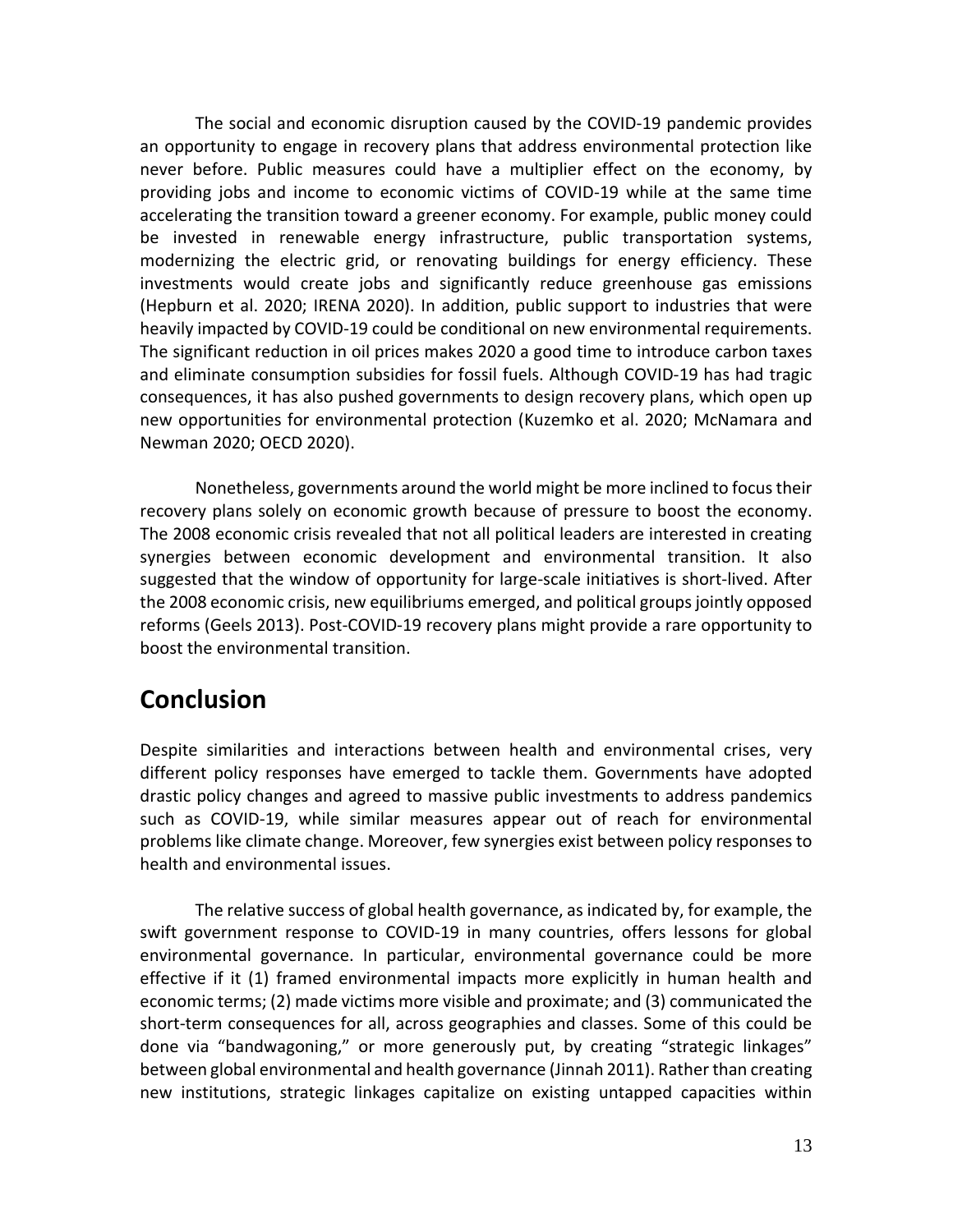international institutions to identify overlaps that can maximize synergistic cooperation and even open up new sources of funding by identifying previously opaque connections (Jinnah 2014).

The COVID-19 crisis has also drawn into sharp relief some of the shortcomings of global health governance. There is a need for greater international coordination on things like medical supply production and distribution, public messaging, and coordinated responses. Further, the COVID-19 crisis illuminated the social determinants of health, such as ethnicity, class, and gender, which have deep implications not only for health vulnerability but also for environmental vulnerability. In order for countries to make equitable progress in either domain, redistributive support is imperative, and a failure to address these systemic problems head-on will only further entrench and exacerbate existing inequalities.

Global challenges require systemic changes as related to both formal institutions and norms of what's right and what's possible. Strong government action is needed not only to respond to the crises as they emerge, but to prevent them from emerging in the first place. Investment in prevention, such as by ensuring healthcare access for all and transitioning away from fossil fuels, is necessary to not just prepare for the next pandemic or environmental crisis but to create long-term healthy living conditions for all. Prevention is a cheaper, safer, and more equitable option.

### **References**

- Ackerly, B.A., P. Bourbeau and J.-M. Marcoux. 2021. "Pandemics, Multidisciplinarity and Global Ethics," *Pandemics: A Multidisciplinary Approach,* edited by P. Bourbeau, J-M Marcoux and B.A. Ackerly. Oxofrd: Oxford University Press.
- Althor, G., Watson, J. & Fuller, R. 2016. "Global Mismatch between Greenhouse Gas Emissions and the Burden of Climate Change." *Scientific Reports* 6: 20281. https://doi.org/10.1038/srep20281.
- Anand, Ruchi. 2017. *International Environmental Justice: A North-South Dimension*. Abingdon: Routledge.
- Andreas, Jan-Justus, Charlotte Burns, and Julia Touza-Montero. 2017. "Renewable Energy as a Luxury? A Qualitative Comparative Analysis of the Role of the Economy in the EU's Renewable Energy Transitions during the 'Double Crisis'." *Ecological Economics*  142: 81–90.
- Bakaki, Z. and T. Bernauer. 2018 "Do Economic Conditions Affect Public Support for Environmental Policy?" *Journal of Cleaner Production* 195: 66–78.
- BBC. 2019. "Bank of England Chief Mark Carney Issues Climate Change Warning." Retrieved November 4, 2020 (https://www.bbc.com/news/business-50868717).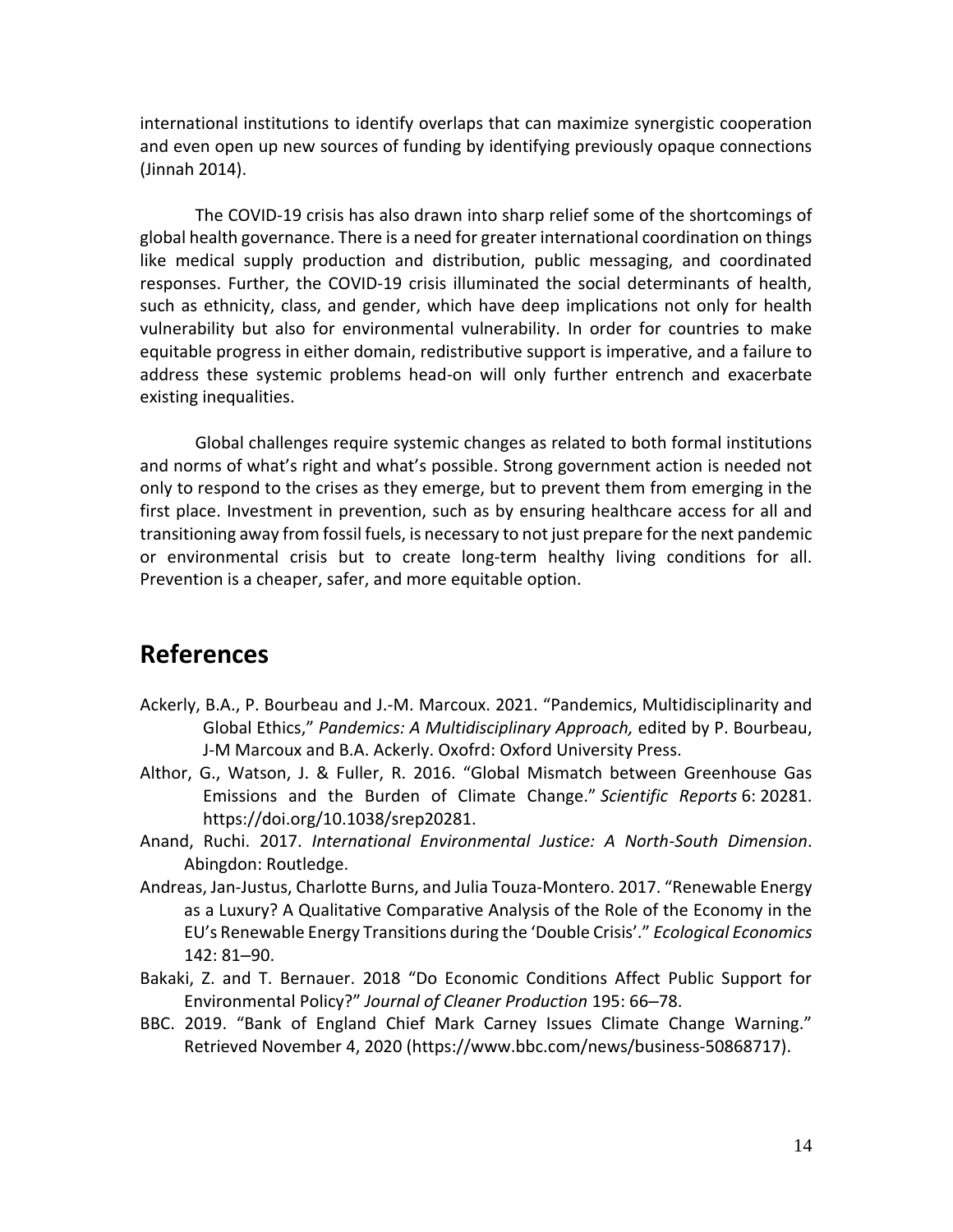- Benvenisti, Eyal. 2020 "The WHO—Destined to Fail? Political Cooperation and the COVID-19 Pandemic." University of Cambridge Faculty of Law Research Paper 24, June 30, 2020.
- Biermann, Frank and Rakhyun E. Kim, eds. 2020. *Architectures of Earth System Governance: Institutional Complexity and Structural Transformation*. Cambridge: Cambridge University Press.
- Biermann, Frank, Philipp Pattberg, Harro Van Asselt, and Fariborz Zelli. 2009. "The Fragmentation of Global Governance Architectures: A Framework for Analysis." *Global Environmental Politics* 9(4): 14–40.
- Blasiak R., J. Spijkers, K. Tokunaga, J. Pittman, N. Yagi, et al. 2017. "Climate Change and Marine Fisheries: Least Developed Countries Top Global Index of Vulnerability." *PLOS ONE* 12(6): e0179632. https://doi.org/10.1371/journal.pone.0179632.
- Brulle, R., J. Carmichael, and J.C. Jenkins. 2012. "Shifting Public Opinion on Climate Change: An Empirical Assessment of Factors Influencing Concern over Climate Change in the U.S., 2002–2010." *Climatic Change* 114(2): 169–88.
- Buckley, Ralf. 2020 "Conservation Implications of COVID-19: Effects via Tourism and Extractive Industries." *Biological Conservation* 247: 108640.
- Bullard, Robert D. 2020. :From Civil Rights to Black Lives Matter." In *Lessons in Environmental Justice: From Civil Rights, to Black Lives Matter, to Idle No More*, edited by Michael Mascarenhas. Thousand Oaks, CA: Sage Press.
- Byers, Edward et al. 2018. *Environmental Research Letters* 13: 055012. https://doi.org/10.1088/1748-9326/aabf45.
- CDC. 2020. "Anxiety and Depression: Household Pulse Survey." Retrieved November 4, 2020 (https://www.cdc.gov/nchs/covid19/pulse/mental-health.htm).
- Clark E., K. Fredricks, L. Woc-Colburn, M.E. Bottazzi, and J. Weatherhead. 2020. "Disproportionate Impact of the COVID-19 Pandemic on Immigrant Communities in the United States." *PLOS Neglected Tropical Diseases* 14(7): e0008484. https://doi.org/10.1371/journal.pntd.0008484.
- Cui, Y., Z.F. Zhang, J. Froines, et al. 2003. "Air Pollution and Case Fatality of SARS in the People's Republic of China: An Ecologic Study." *Environmental Health* 2(15).
- Dauvergne, Peter. 2005. "Cancer and Global Environmental Politics: Proposing a New Research Agenda." *Global Environmental Politics* 5(3): 6–13.
- Davies, Sara 2021 "International Cooperation in Response to COVID-19: The Past, the Present and the Future" *Pandemics: A Multidisciplinary Approach,* edited by P. Bourbeau, J-M Marcoux and B.A. Ackerly. Oxford: Oxford University Press.
- Donkin A., P. Goldblatt, J. Allen*,* et al. 2018. "Global Action on the Social Determinants of Health." *BMJ Global Health* 3: e000603.
- Fattorini, Daniele and Francesco Regoli. 2020. "Role of the Chronic Air Pollution Levels in the COVID-19 Outbreak Risk in Italy." *Environmental Pollution* 264: 114732.
- Fazal, Tanisha, 2020. "Health Diplomacy in Pandemical Times." *International Organization* 74(supp).
- Forster, Piers M., Harriet I. Forster, Mat J. Evans, et al. 2020. "Current and Future Global Climate Impacts Resulting from COVID-19." *Nature Climate Change* 10: 913–9. https://doi.org/10.1038/s41558-020-0883-0.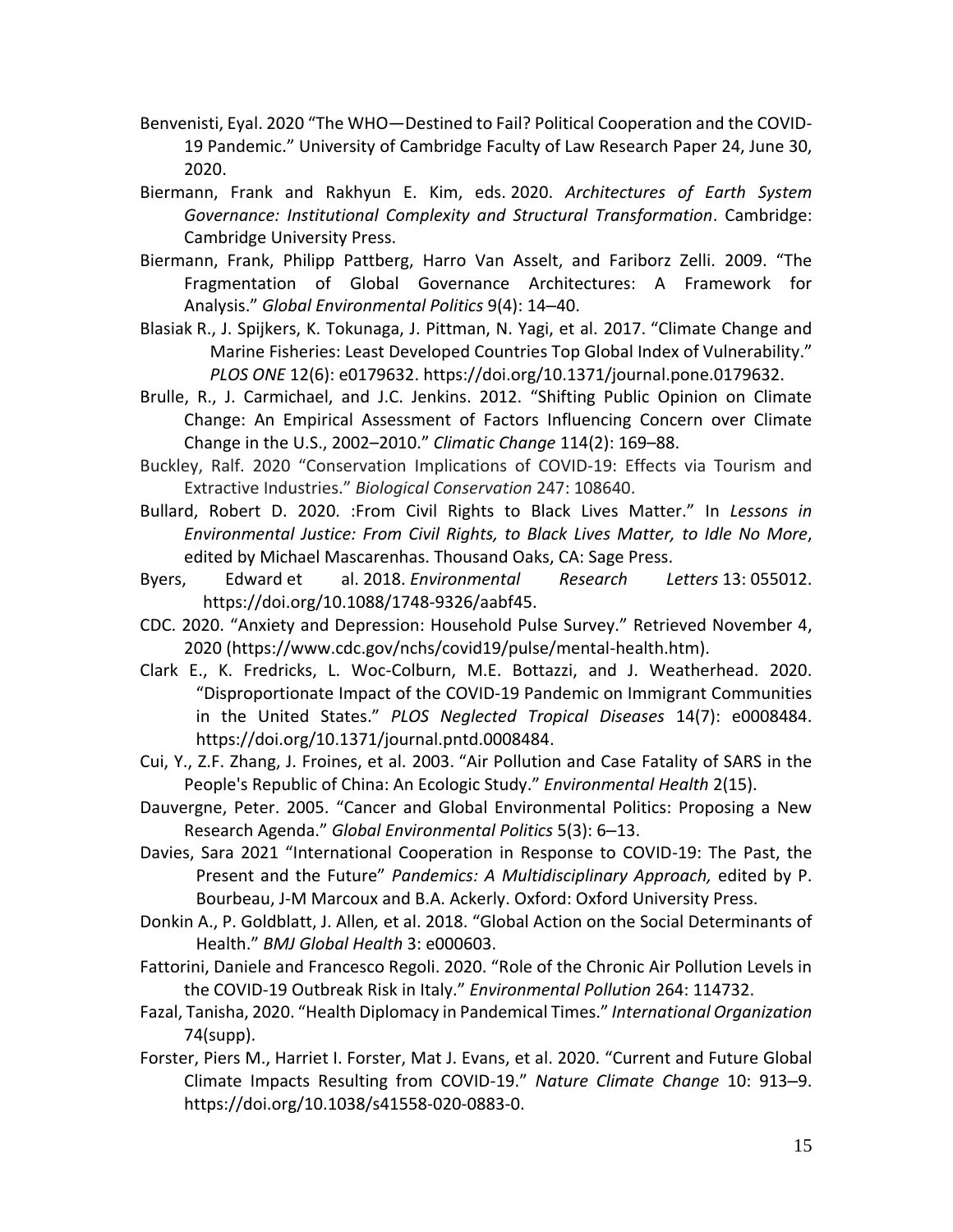- Gates Foundation. 2020. "Who We Are: Financials." Retrieved November 4, 2020 (https://www.gatesfoundation.org/Who-We-Are/General-Information/Financials).
- Geels, Frank W. 2013. "The Impact of the Financial–Economic Crisis on Sustainability Transitions: Financial Investment, Governance and Public Discourse." *Environmental Innovation and Societal Transitions* 6: 67–95.
- Gifford, R., L. Scannell, C. Kormos, et al. 2009. "Temporal Pessimism and Spatial Optimism in Environmental Assessments: An 18-Nation Study." *Journal of Environmental Psychology 29*(1): 1–12.
- Greenpeace. 2019. "International Combined Financial Statement." Retrieved November 4, 2020 (https://storage.googleapis.com/planet4-internationalstateless/2020/06/a3d5435f-greenpeace-international-combined-financialstatement-2019.pdf).
- Hepburn, Cameron, Brian O'Callaghan, Nicholas Stern, Joseph Stiglitz, and Dimitri Zenghelis. 2020. "Will COVID-19 Fiscal Recovery Packages Accelerate or Retard Progress on Climate Change?" *Oxford Review of Economic Policy* 36(S1).
- Ip, Eric C. 2020. "The Constitutional Economics of the World Health Organization." *Health Economics, Policy and Law*: 1–15.
- IPCC. 2014. "Climate Change 2014: Synthesis Report. Contribution of Working Groups I, II and III to the Fifth Assessment Report of the Intergovernmental Panel on Climate Change." Geneva, Switzerland.
- IPCC. 2018. "Global Warming of 1.5°C." Retrieved November 4, 2020 (https://www.ipcc.ch/sr15).
- IRENA. 2020. *The Post-COVID Recovery: An Agenda for Resilience, Development and Equality*. Abu Dhabi: IRENA.
- Jinnah, Sikina. 2011. "Climate Change Bandwagoning: The Impacts of Strategic Linkages on Regime Design, Maintenance, and Death." *Global Environmental Politics* 11(3): 1–9.
- Jinnah, Sikina. 2014. *Post-treaty Politics: Secretariat Influence in Global Environmental Governance.* Cambridge, MA: MIT Press.
- Jones, K.E., N. Patel, M. Levy, et al. 2008. "Global Trends in Emerging Infectious Diseases." *Nature* 451: 990–4.
- Kahn, M., and M. Kotchen. 2011. "Business Cycle Effects on Concern about Climate Change: The Chilling Effect of Recession." *Climate Change Economics* 2(3), 257–73.
- Kenny, J., 2018. "The Role of Economic Perceptions in Influencing Views on Climate Change: An Experimental Analysis with British Respondents." *Climate Policy* 18(5): 581–92.
- Kenny, John. 2019. "Economic Conditions and Support for the Prioritisation of Environmental Protection during the Great Recession." *Environmental Politics* 29(6): 937–58.
- Koremenos, Barbara. 2016. *The Continent of International Law: Explaining Agreement Design*. Cambridge, UK: Cambridge University Press.
- Koremenos, Barbara, Charles Lipson, and Duncan Snidal. 2001. "The Rational Design of International Institutions." *International Organization* 55(4): 761–799.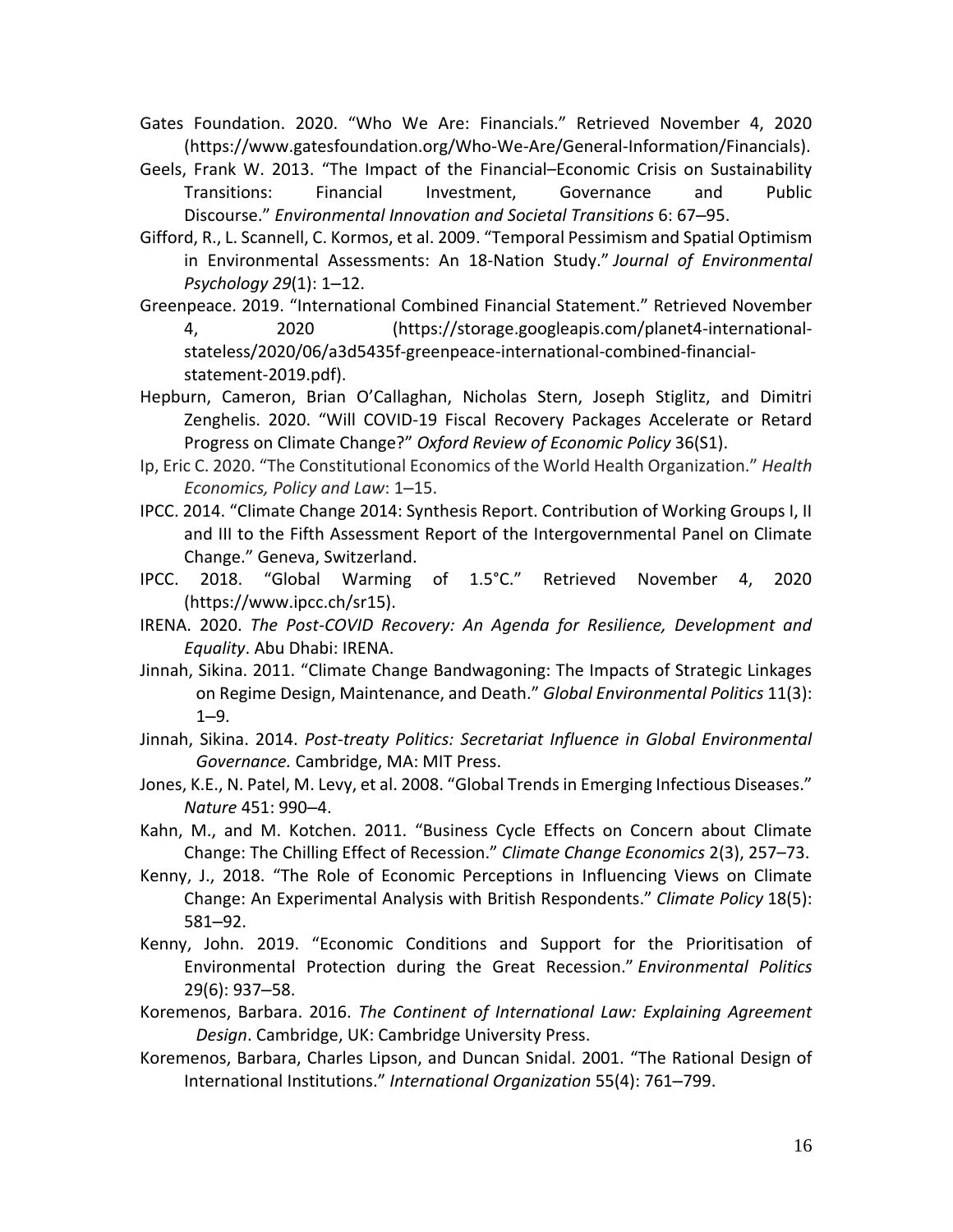- Kunreuther, Howard and Paul Slovic. 2020. "Learning from the COVID-19 Pandemic to Address Climate Change." Retrieved November 4, 2020 (https://riskcenter.wharton.upenn.edu/wp-content/uploads/2020/06/Learningfrom-the-COVID-19-Pandemic-to-Address-Climate-Change\_wp.pdf).
- Kuzemko, Caroline, Michael Bradshaw, Gavin Bridge, et al. 2020. "COVID-19 and the Politics of Sustainable Energy Transitions." *Energy Research & Social Science* 68: 101685.
- Lafond, François, Aimee Gotway Bailey, Jan David Bakker, Dylan Rebois, Rubina Zadourian, Patrick McSharry, and J. Doyne Farmer. 2018. "How Well Do Experience Curves Predict Technological Progress? A Method for Making Distributional Forecasts." *Technological Forecasting and Social Change* 128: 104– 17.
- Le Quéré C., R.B. Jackson, M.W. Jones, et al. 2020. "Temporary Reduction in Daily Global CO<sup>2</sup> Emissions during the COVID-19 Forced Confinement." *Nature Climate Change* 10: 647–53.
- Lindsey, P., J. Allan, P. Brehony, et al. 2020. "Conserving Africa's Wildlife and Wildlands through the COVID-19 Crisis and Beyond." *Nature, Ecology & Evolution* 4: 1300–10.
- Marx S.M., E.U. Weber, B.S. Orlove, et al.. 2007. "Communication and Mental Processes: Experiential and Analytic Processing of Uncertain Climate Information." *Global Environmental Change* 17(1): 47–58.
- Mascarenhas, Michael. 2020. *Lessons in Environmental Justice: From Civil Rights, to Black Lives Matter, to Idle No More*. Thousand Oaks, CA: Sage Press.
- Mayer, Brian. 2009. *Blue-Green Coalitions: Fighting for Safe Workplaces and Healthy Communities.* Ithaca, NY: Cornell University Press
- McNamara, K. and A. Newman. 2020. "The Big Reveal: COVID-19 and Globalization's Great Transformations." *International Organization* 74(supp).
- Mildenberger M. and A. Leiserowitz. 2017. "Public Opinion on Climate Change: Is There an Economy–Environment Tradeoff?" *Environmental Politics* 26(5): 801–24.
- Mitchell, Ronald B. 2006 "Problem Structure, Institutional Design, and the Relative Effectiveness of International Environmental Agreements." *Global Environmental Politics* 6(3): 72–89.
- Mitchell, Ronald B. and Patricia M. Keilbach. 2001 "Situation Structure and Institutional Design: Reciprocity, Coercion, and Exchange." *International Organization* 55(4): 891–917.
- Morin, J.F. and C. Blouin. 2019. "How Environmental Treaties Contribute to Global Health Governance". *Globalization and Health* 15(1): 47.
- Morin, J.F., A. Orsini, and S. Jinnah. 2020. *Global Environmental Politics. Understanding the Governance of the Earth*. Oxford: Oxford University Press.
- Negri, Stefania, ed. 2019. *Environmental Health in International and European Law*. Abingdon: Routledge.
- Nunes, João. 2016. "Ebola and the Production of Neglect in Global Health." *Third World Quarterly* 37(3): 542–56.
- OECD. 2020. *Making the Green Recovery Work for Jobs, Income and Growth.* Paris: OECD.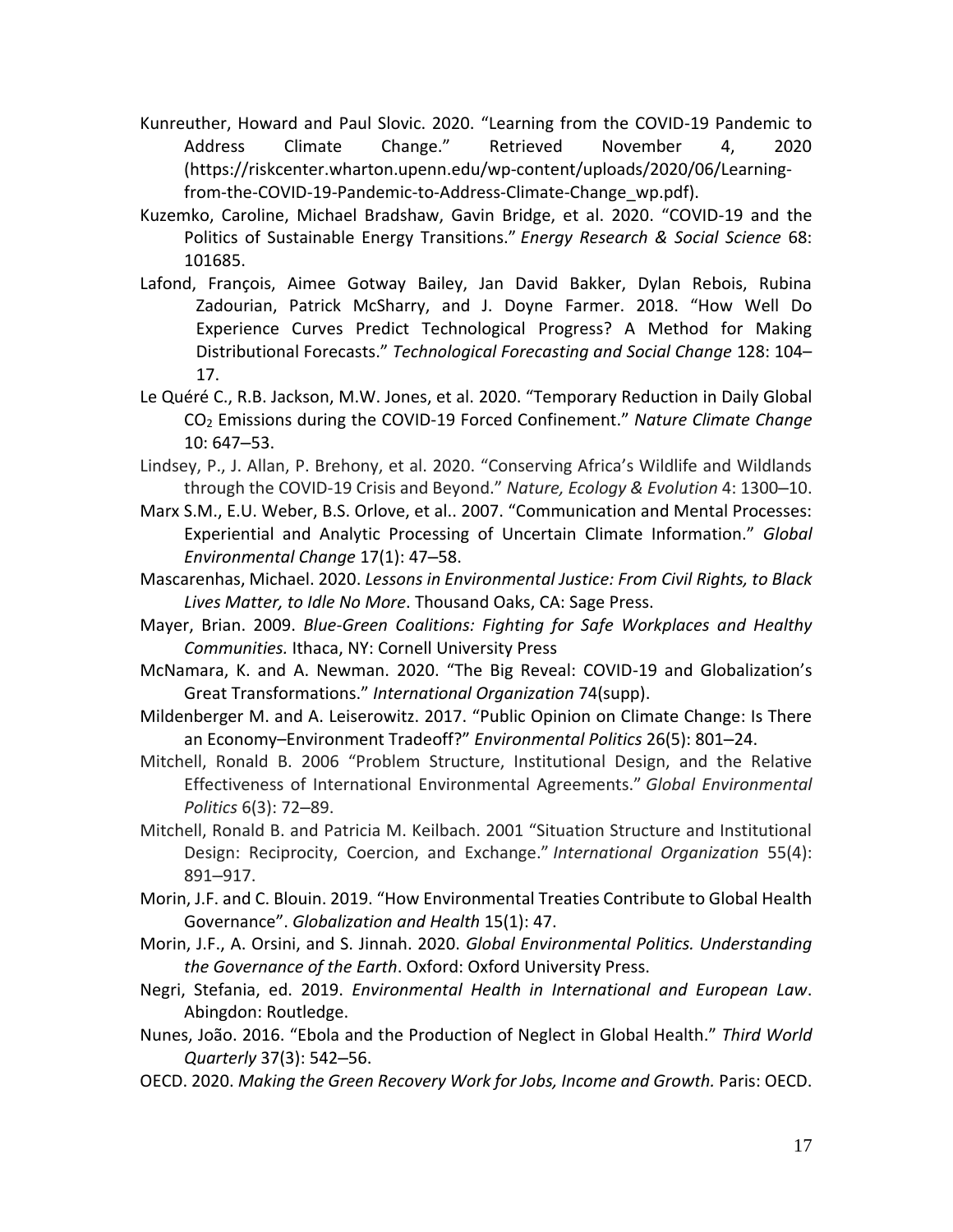- Onzivu W. 2016. "Rethinking Transnational Environmental Health Governance in Africa: Can Adaptive Governance Help?" *Review of European, Comparative & International Environmental Law* 25(1): 107–22.
- Pellow, David Naguib. 2018. *What Is Critical Environmental Justice?* Cambridge: Polity Press.
- Phillips, C.A., A. Caldas, R. Cleetus, et al. 2020. "Compound Climate Risks in the COVID-19 Pandemic." *Nature Climate Change* 10: 586–88.
- Quam, V.G.M., J. Rocklöv, M.B.M. Quam, and R.A.I. Lucas. 2017. "Assessing Greenhouse Gas Emissions and Health Co-Benefits: A Structured Review of Lifestyle-Related Climate Change Mitigation Strategies." *International Journal of Environmental Research and Public Health* 14(5): 468.
- Quinn, Sandra Crouse, Supriya Kumar, Vicki S. Freimuth, Donald Musa, Nestor Casteneda-Angarita, and Kelley Kidwell. 2011. "Racial Disparities in Exposure, Susceptibility, and Access to Health Care in the US H1N1 Influenza Pandemic." *American Journal of Public Health* 101: 285–93.
- Ratter, B., K. Philipp, and H. von Storch. 2012. "Between Hype and Decline: Recent Trends in Public Perception of Climate Change." *Environmental Science & Policy* 18: 3–8.
- Russel D. and D. Benson. 2014. "Green Budgeting in an Age of Austerity: A Transatlantic Comparative Perspective*." Environmental Politics* 23(2): 243–62.
- Rutz, C., M.C. Loretto, A.E. Bates, et al. 2020. "COVID-19 Lockdown Allows Researchers to Quantify the Effects of Human Activity on Wildlife. *Nature Ecology & Evolution* 22:  $1 - 4$ .
- Schucht, S., A. Colette, S. Rao, et al. 2015. "Moving towards Ambitious Climate Policies: Monetised Health Benefits from Improved Air Quality Could Offset Mitigation Costs in Europe." *Environmental Science & Policy* 50: 252–69.
- Scruggs, L. and S. Benegal. 2012. "Declining Public Concern about Climate Change: Can We Blame the Great Recession?" *Global Environmental Change* 22(2): 505–15.
- Sell, Susan and Aseem Prakash. 2004. "Using Ideas Strategically: The Contest between Business and NGO Networks in Intellectual Property Rights." *International Studies Quarterly* 48: 143–75.
- Shum, R. 2012. "Effects of Economic Recession and Local Weather on Climate Change Attitudes." *Climate Policy* 12(1): 38–49.
- Singu, S., A. Acharya, K. Challagundla, and S.N. Byrareddy. 2020. "Impact of Social Determinants of Health on the Emerging COVID-19 Pandemic in the United States." *Frontiers in Public Health* 8: 406.
- Skovgaard, Jakob. 2014. "EU Climate Policy after the Crisis." *Environmental Politics* 23(1):  $1 - 17$ .
- Thomas, C. 2001. "Environmental and Health Research: Overlapping Agendas." *Global Environmental Politics* 1(4): 10–7.
- Tienhaara K. 2014. "Varieties of Green Capitalism: Economy and Environment in the Wake of the Global Financial Crisis." *Environmental Politics* 23(2): 187–204.
- UN. 1992. "Report of the United Nations Conference on Environment and Development." Retrieved November 4, 2020